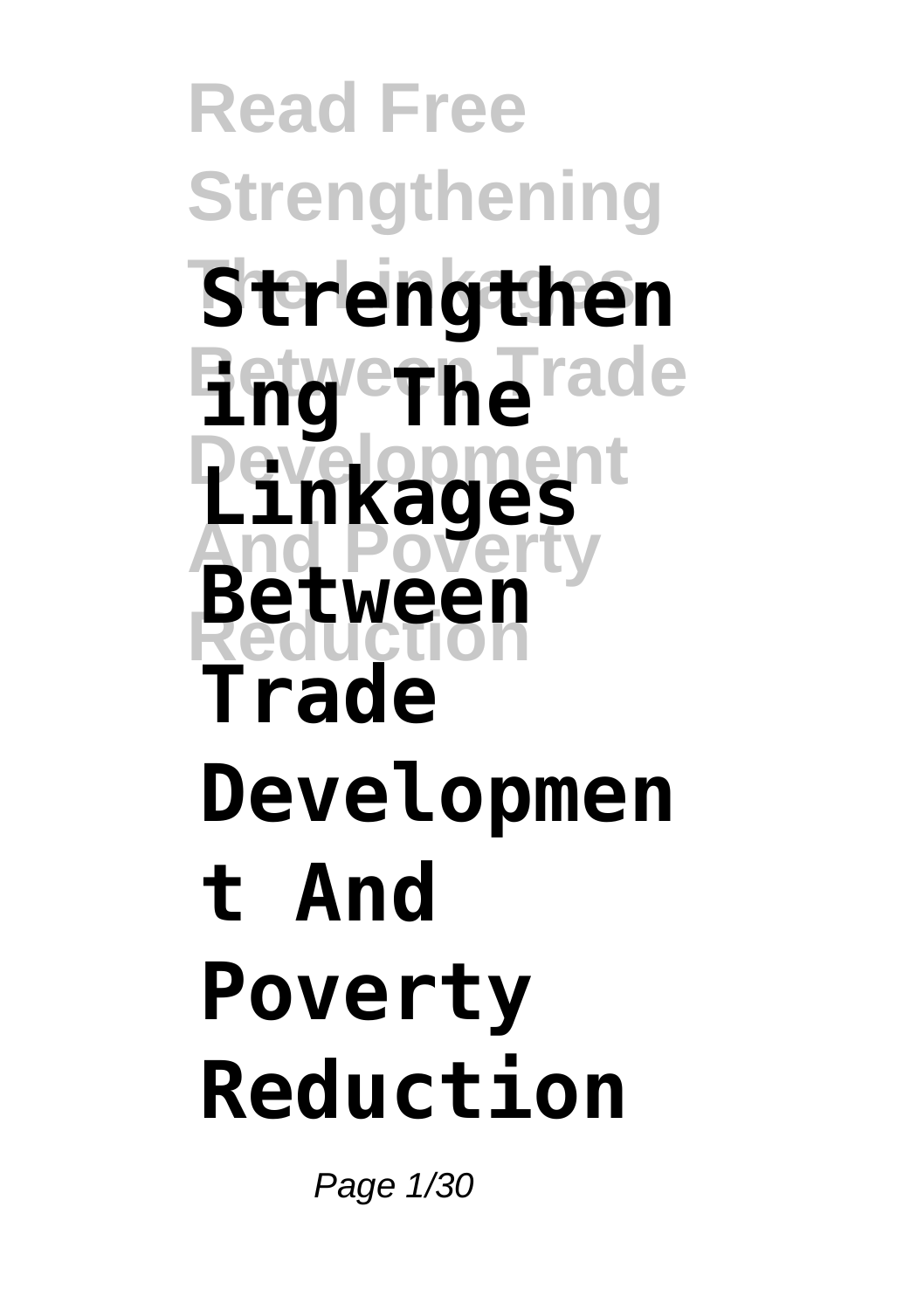**Read Free Strengthening The Linkages** Yeah, reviewing **Between Trade the linkages And Poverty between trade Reduction development and strengthening poverty reduction** could build up your close friends listings. This is just one of the solutions for you to be Page 2/30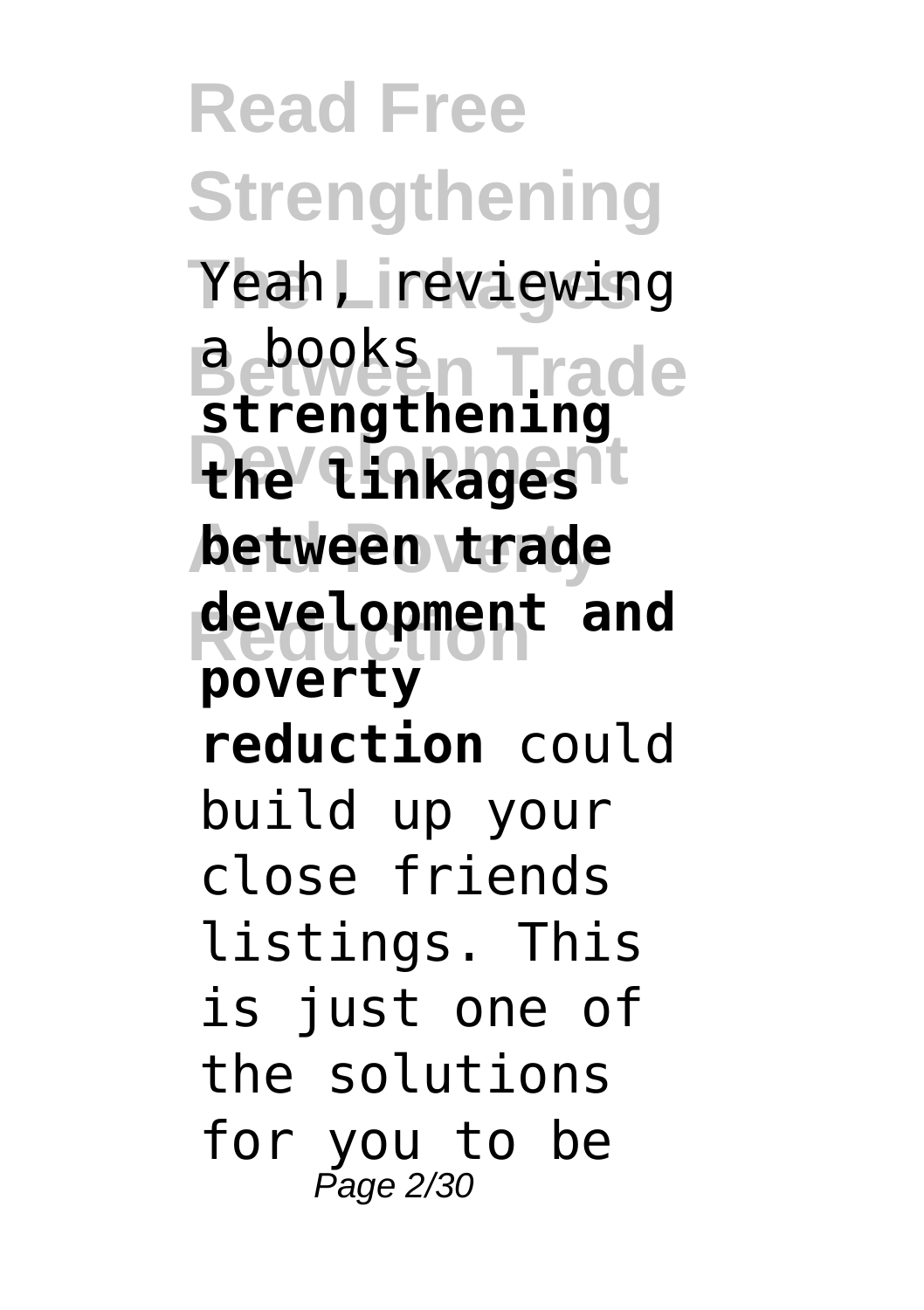**Read Free Strengthening The Linkages** successful. As understood, rade **Development** not recommend **And Poverty** that you have **extraordinary** achievement does points.

Comprehending as skillfully as harmony even more than supplementary will allow each Page 3/30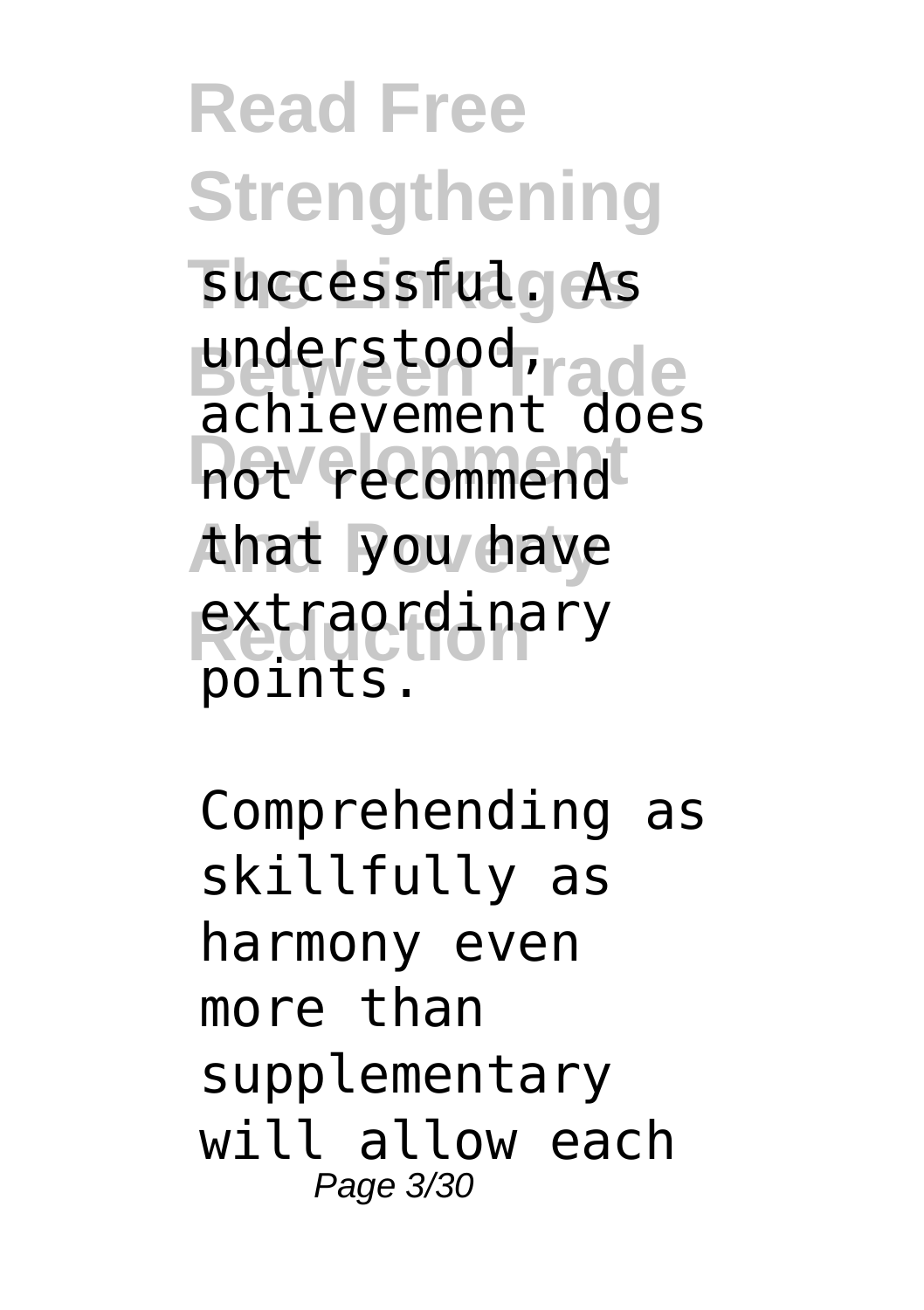**Read Free Strengthening** success. next **Between Trade** proclamation as **Without** Diment **And Poverty** difficulty as insight of this to, the strengthening the linkages between trade development and poverty reduction can be taken as well as picked to act. Page 4/30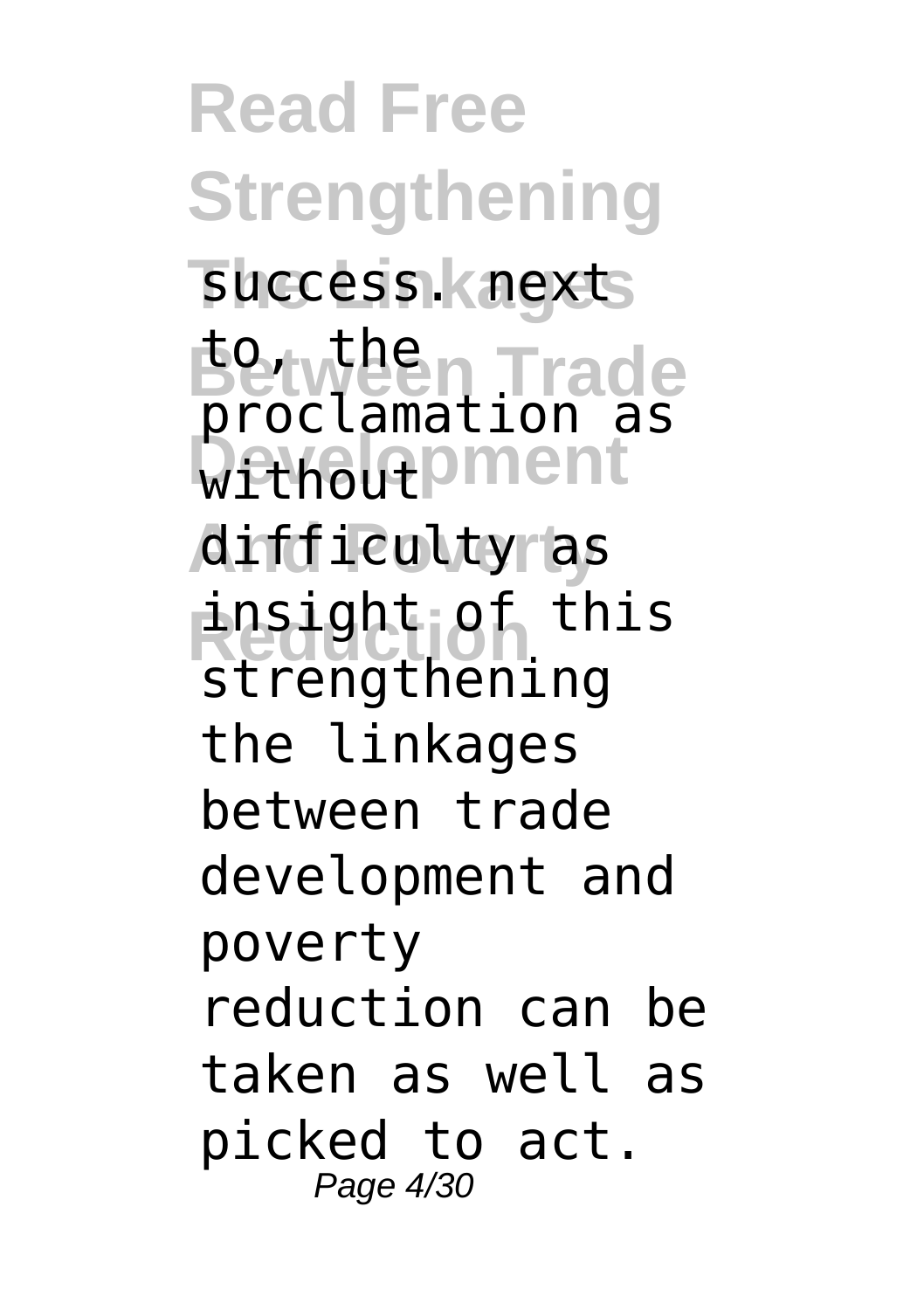**Read Free Strengthening The Linkages Strengthening Development** *Between Trade* Aoday, otherty **Reduction** Programme signed *The Linkages* BRIDGES a Memorandum of Understanding with the Ministry of Trade and Industry that will lead to Page 5/30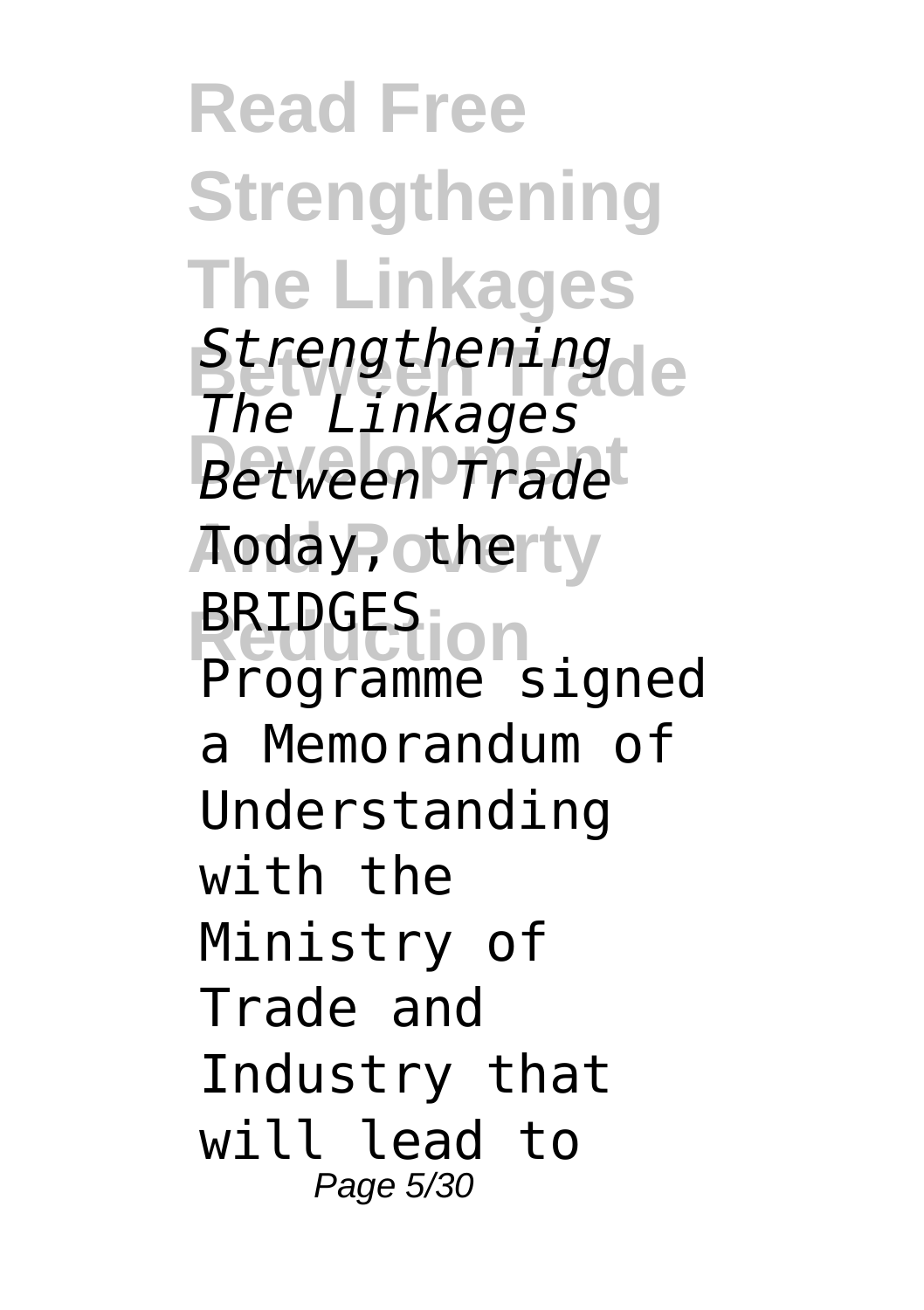**Read Free Strengthening The Linkages** significant work opportunities<br>for young people **Developiant And Poverty Reduction** *New Agreement in* opportunities *Ethiopia between Ministry of Trade and BRIDGES Programme to Spur Job Creation and Support MSMEs* Page 6/30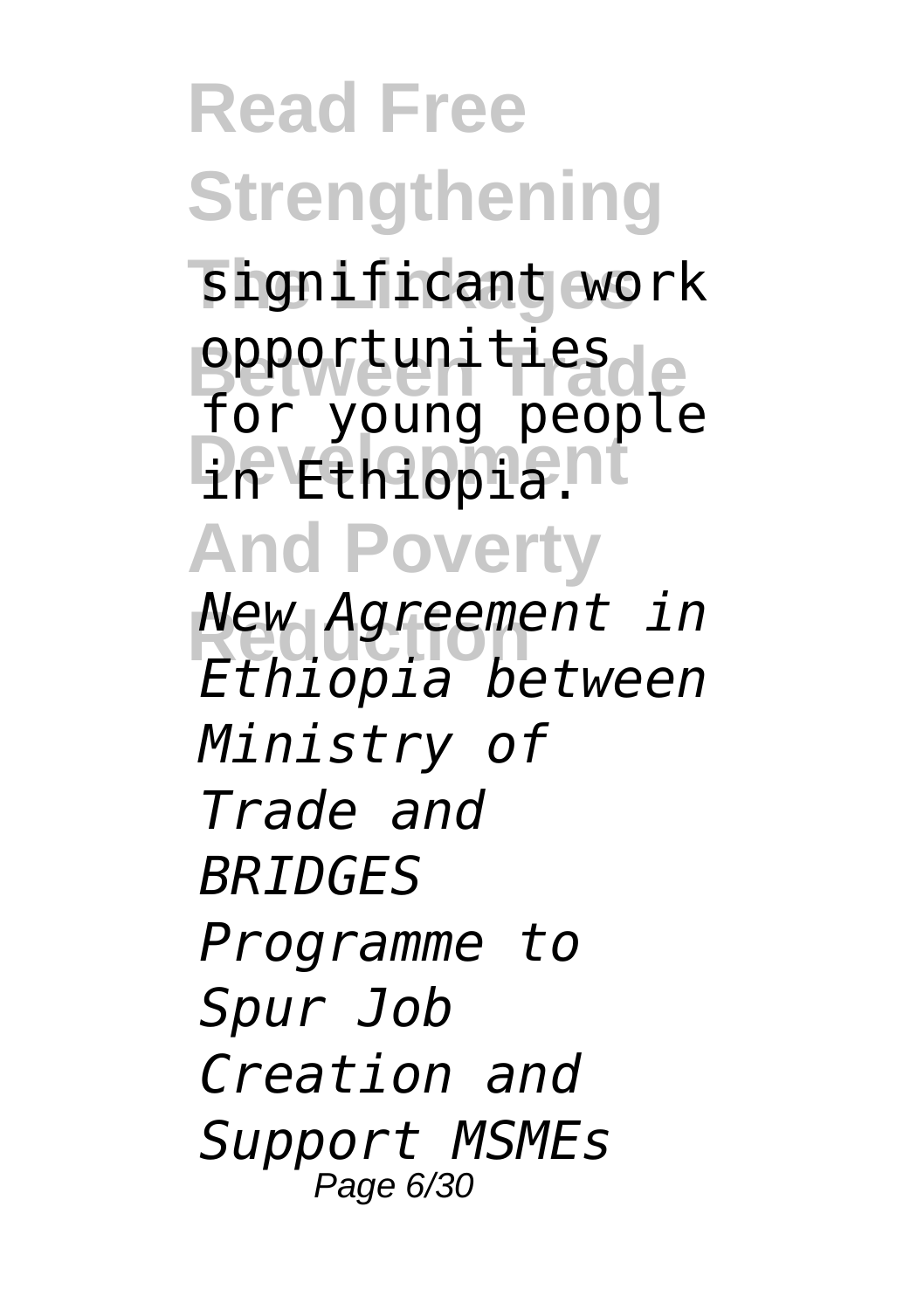**Read Free Strengthening The Linkages** THE recently **Launched cross**payment could strengthenrty **Reduction** regional border QR connectivity, financial integration and give more options for consumers and merchants in the cross-border Page 7/30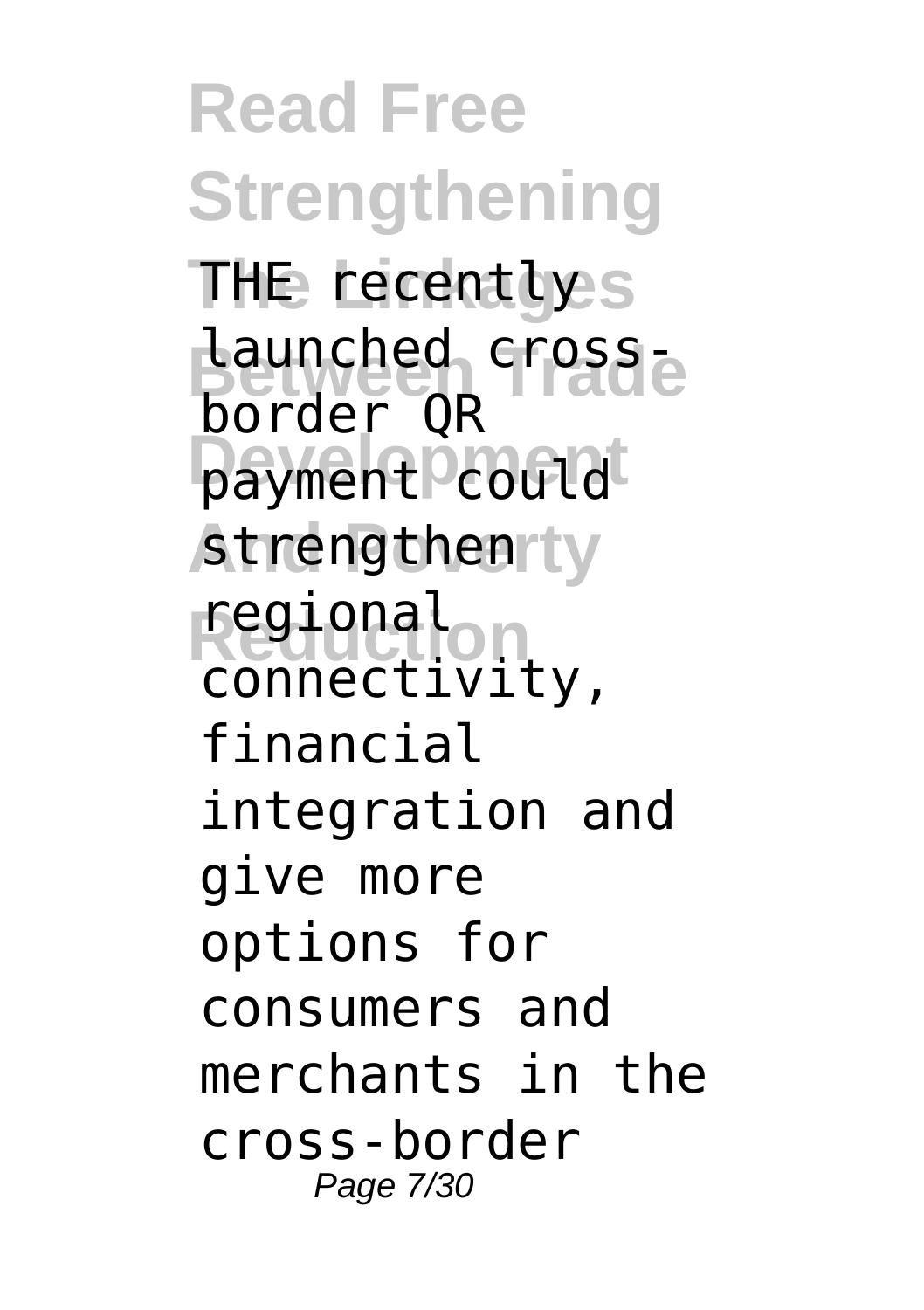**Read Free Strengthening** payment space, **Baid** een Trade **Development** *Cross-border QR* payment torty **Reduction** *strengthen regional connectivity, financial integration* The minister stated that the Free Trade Agreement Page 8/30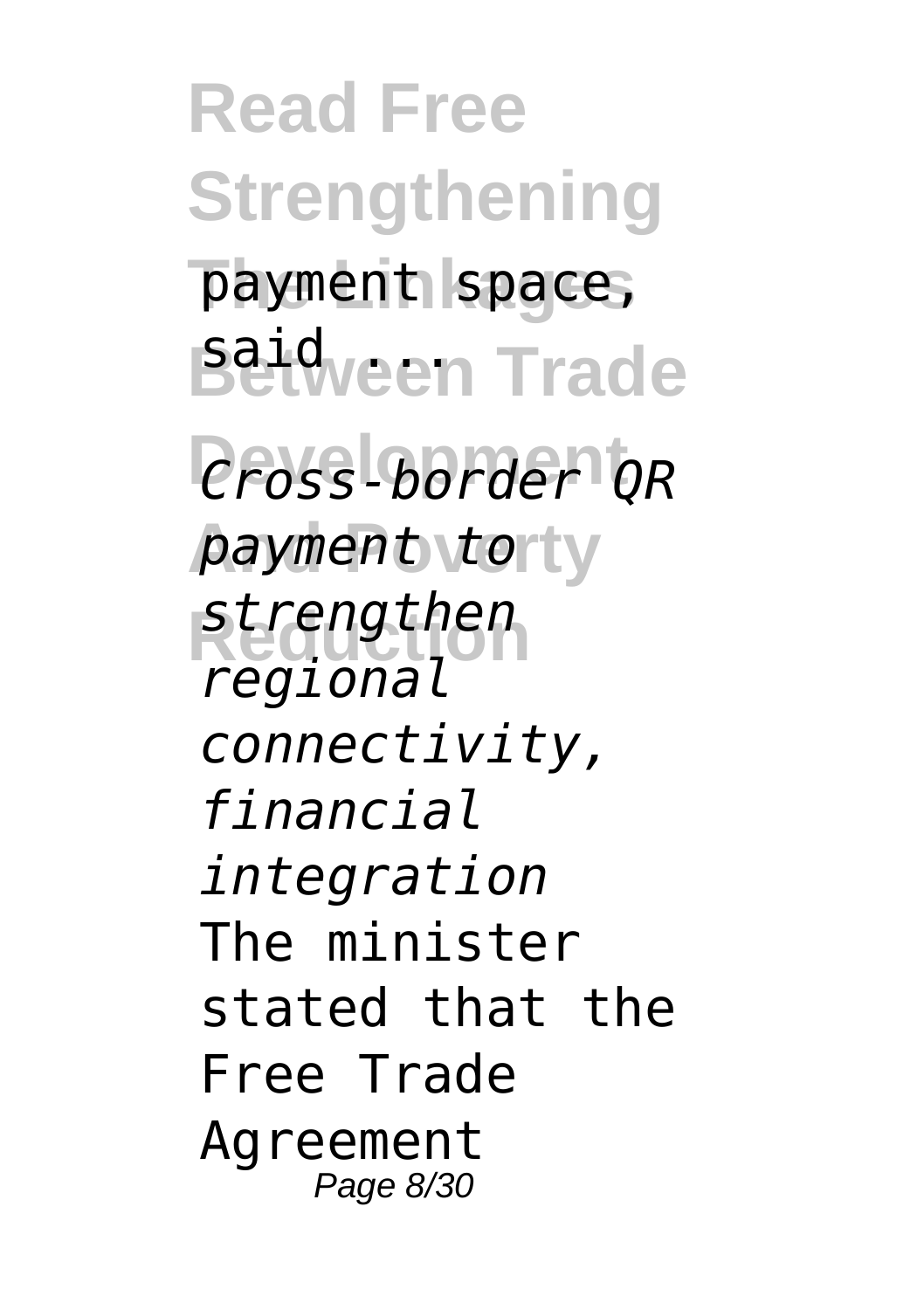**Read Free Strengthening The Linkages** between Egypt **Between Trade** and countries of **Economic Union And Poverty** (EAEU) (Russia, **Relarus** the Eurasian Kazakhstan, Kyrgyzstan, and Armenia) could play a key role in ...

*Al-Mashat: Egypt can serve as* Page 9/30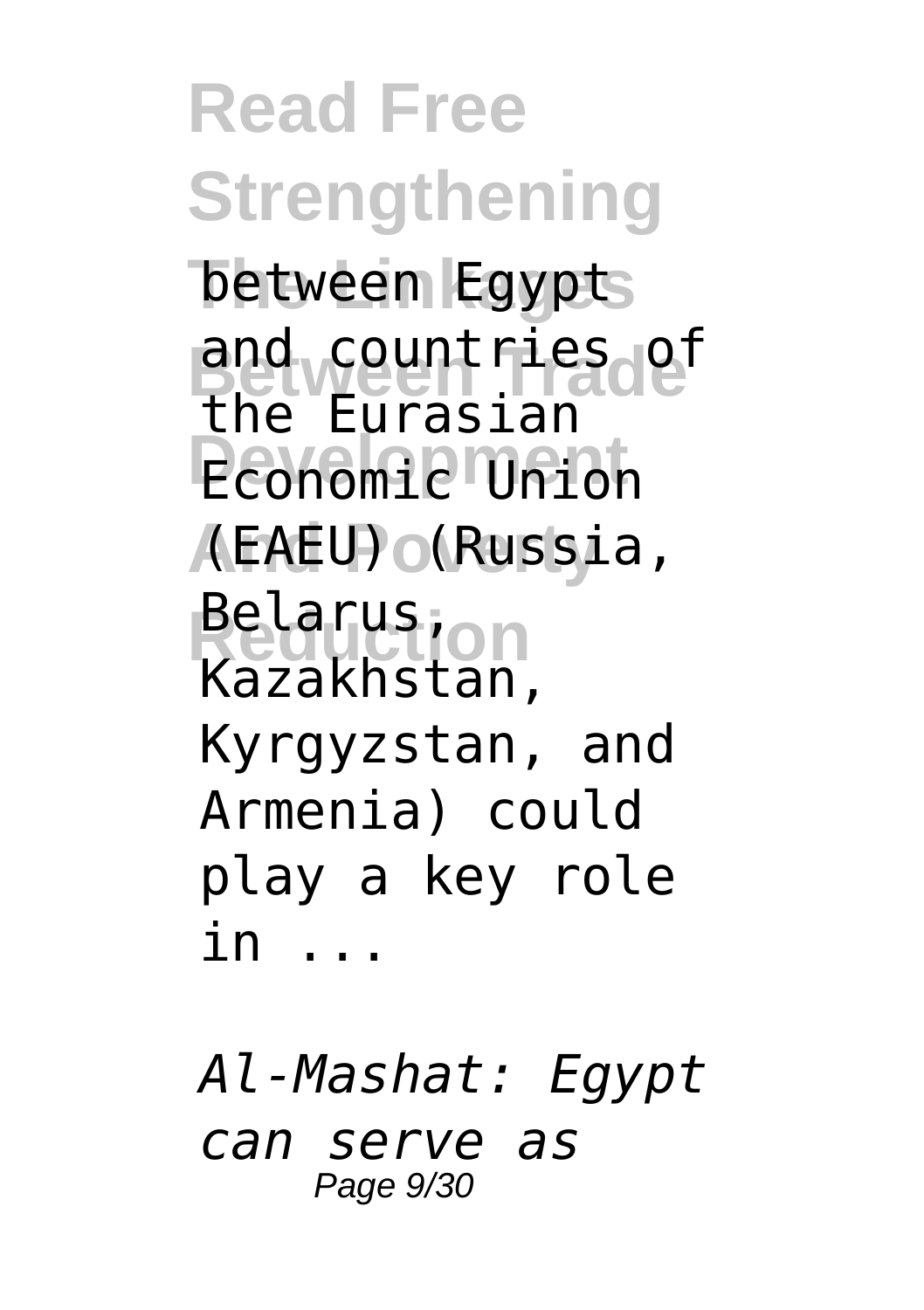**Read Free Strengthening TinkLinkages Between Trade** *strengthening* **Deconomic** ment **And Poverty** *relations* **He expressed the** *Russian-African* hope that a direct linkage between Karachi and Hamad ports would further enhance trade between the two countries. Page 10/30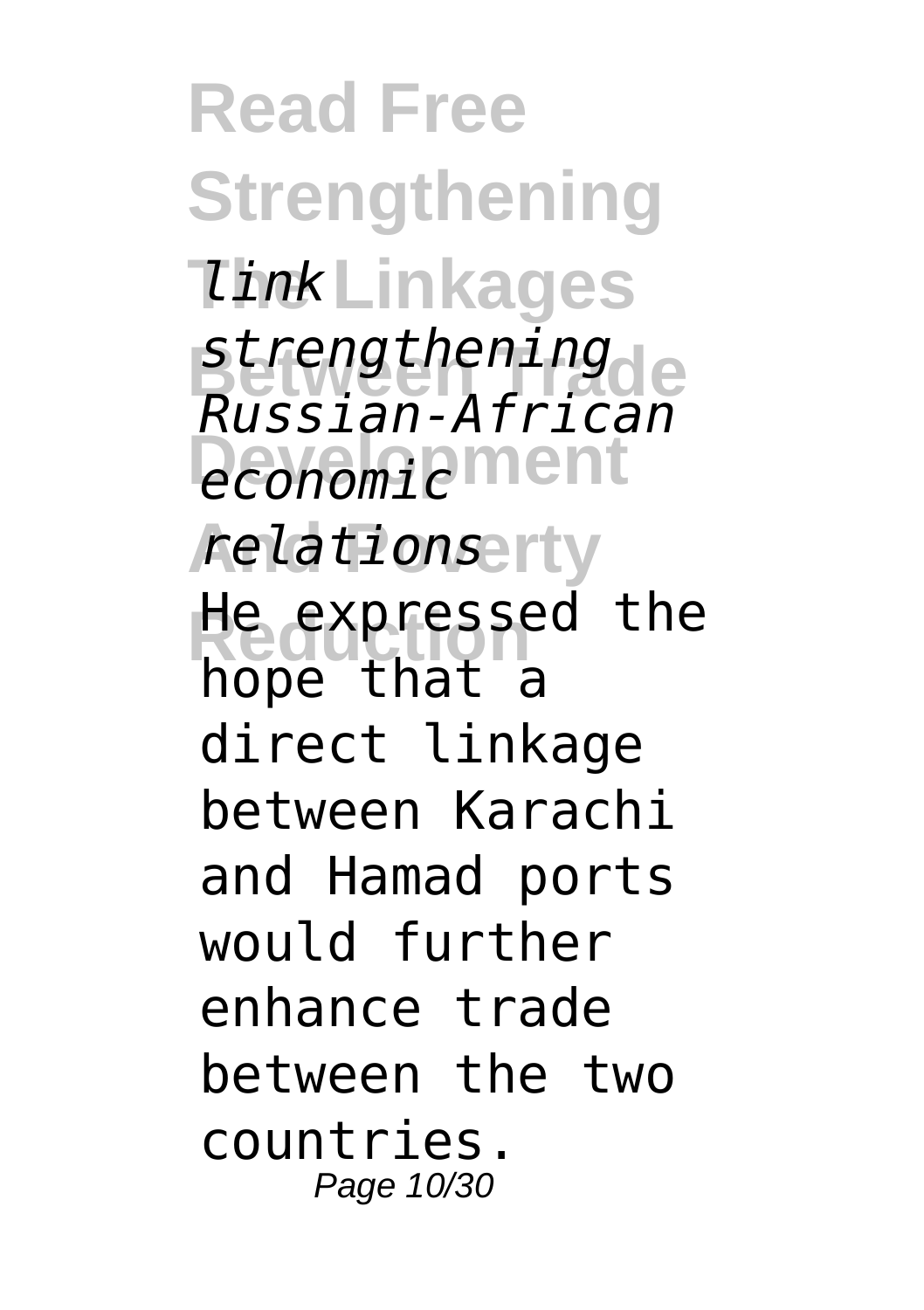**Read Free Strengthening The Linkages** President Alvi **briefed the cade** the economic<sup>1</sup> **And Poverty** performance ... **Reduction** *Alvi for more* delegation on *trade, connectivity among ECO states* SANYA.CHINA -Media OutReach -  $17$  June 2021 On 16th of June, Page 11/30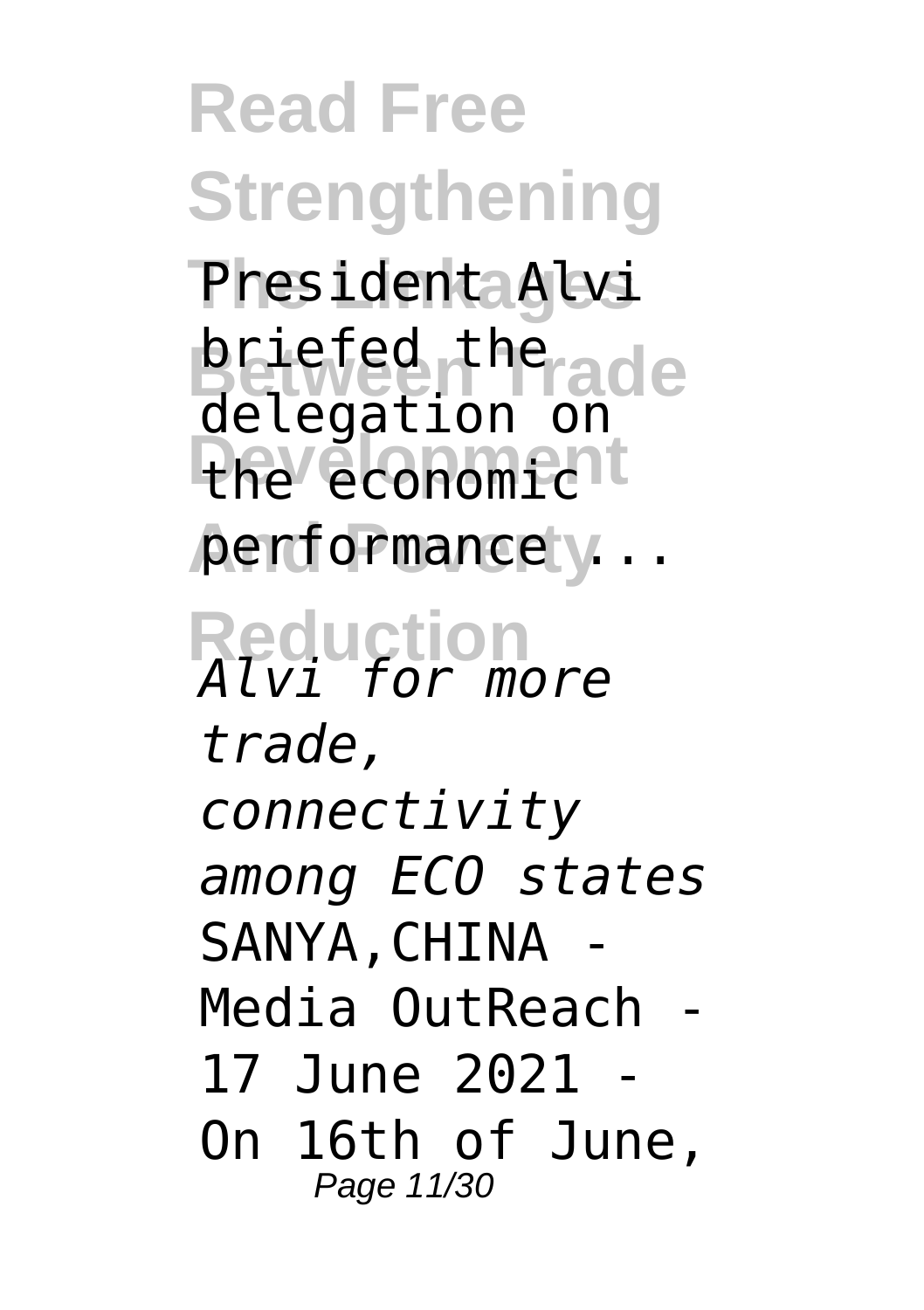**Read Free Strengthening The Linkages** the Hainan Free **Between Trade** Trade Port **Development** Zealand Special *Anvestmentrty* **Rromotion** (Sanya) New Conference 2021 was held in Shanghai. Related investment prom ...

*2021 Hainan Free* Page 12/30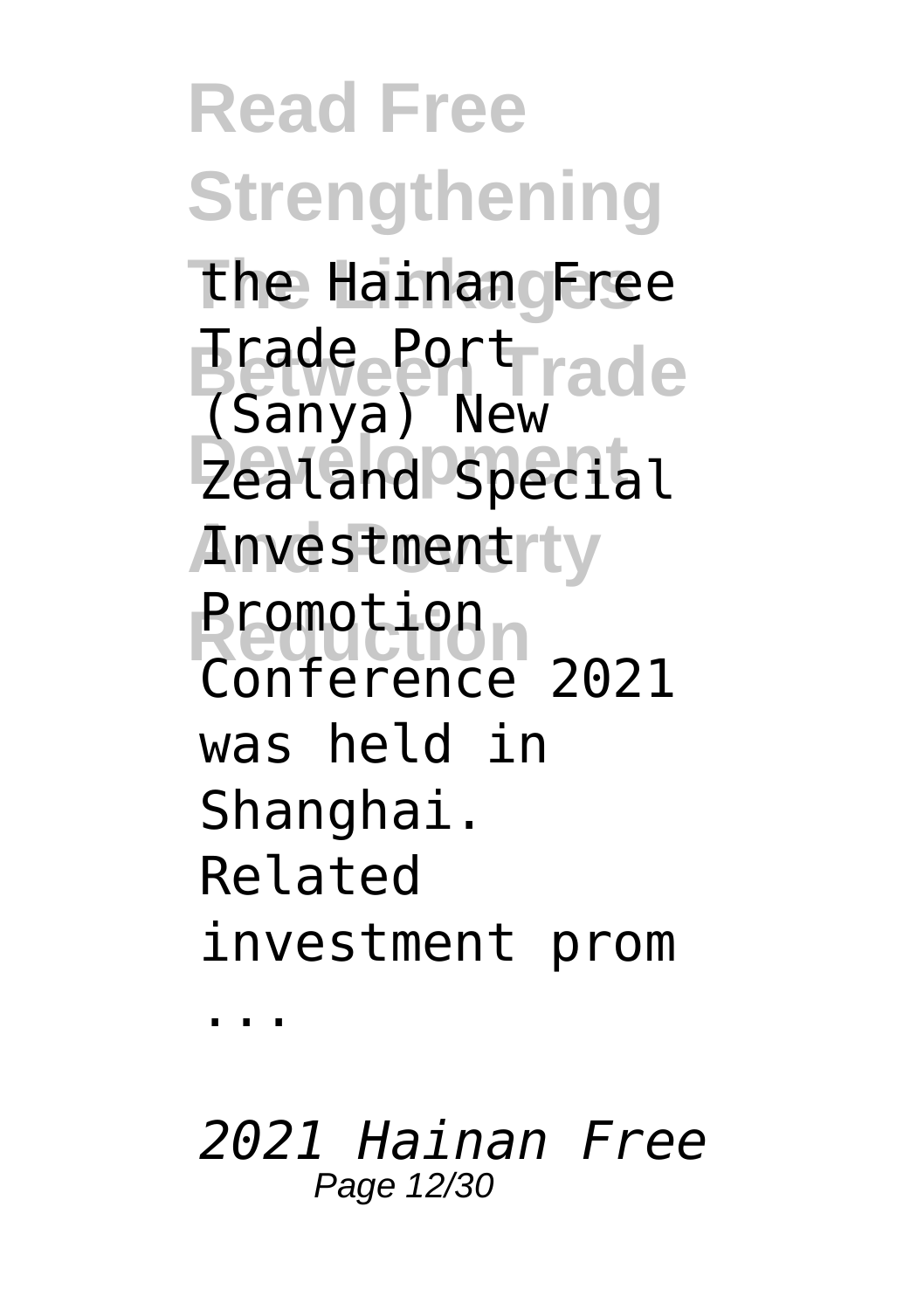**Read Free Strengthening Trade Portges Between Trade** *(Sanya) New investment* **And Poverty** *promotion* **Reduction** *meeting held in Zealand special Shanghai* explores the strengthening and adaptation of existing systems-based approaches to supply chain Page 13/30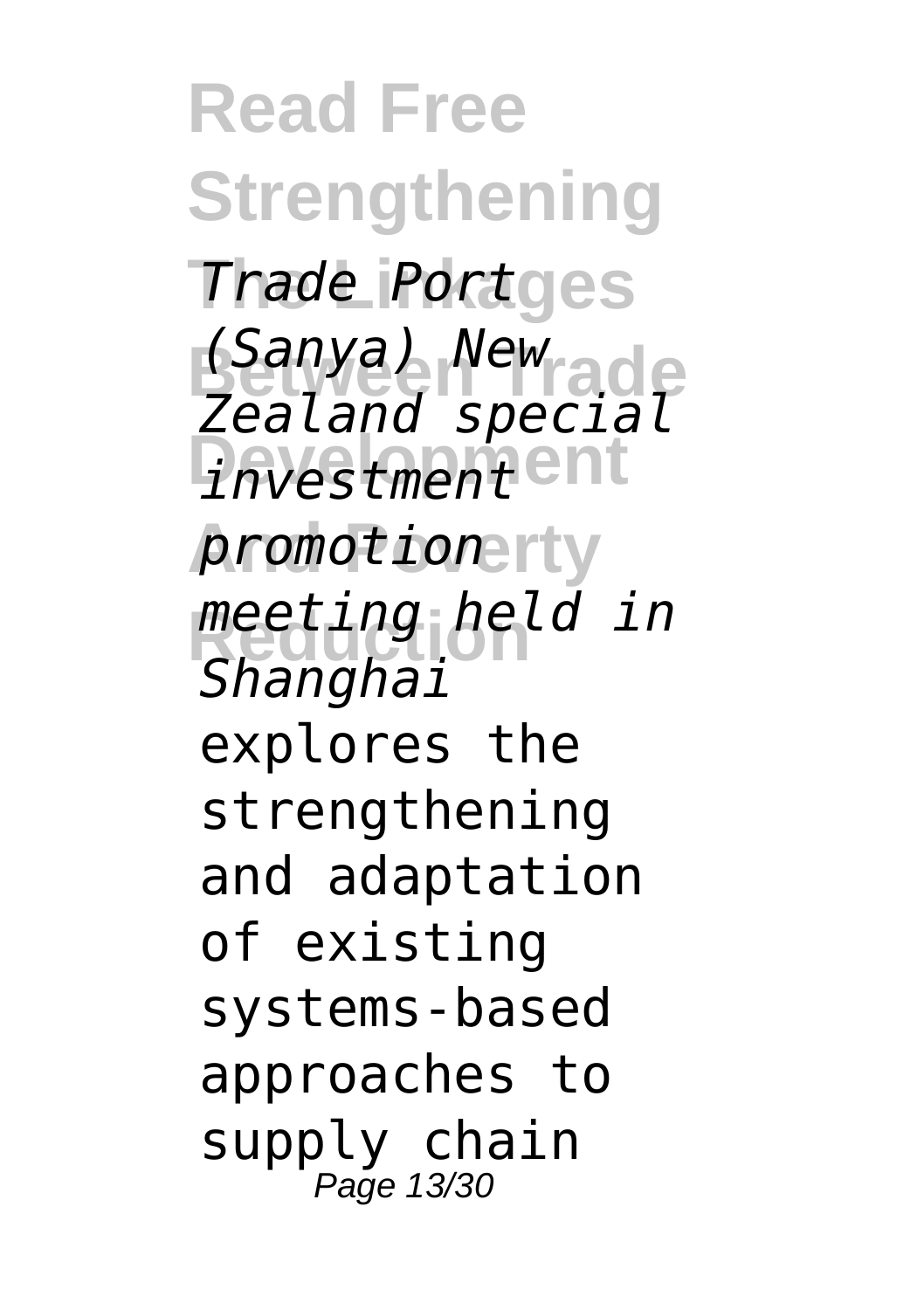**Read Free Strengthening** management and traceability<sub>a</sub>to potentiament **And Poverty** disease risks at **Reduction** various wildlife mitigate trade interfaces.

*Effective regulation and management of wild species of fauna and flora* Page 14/30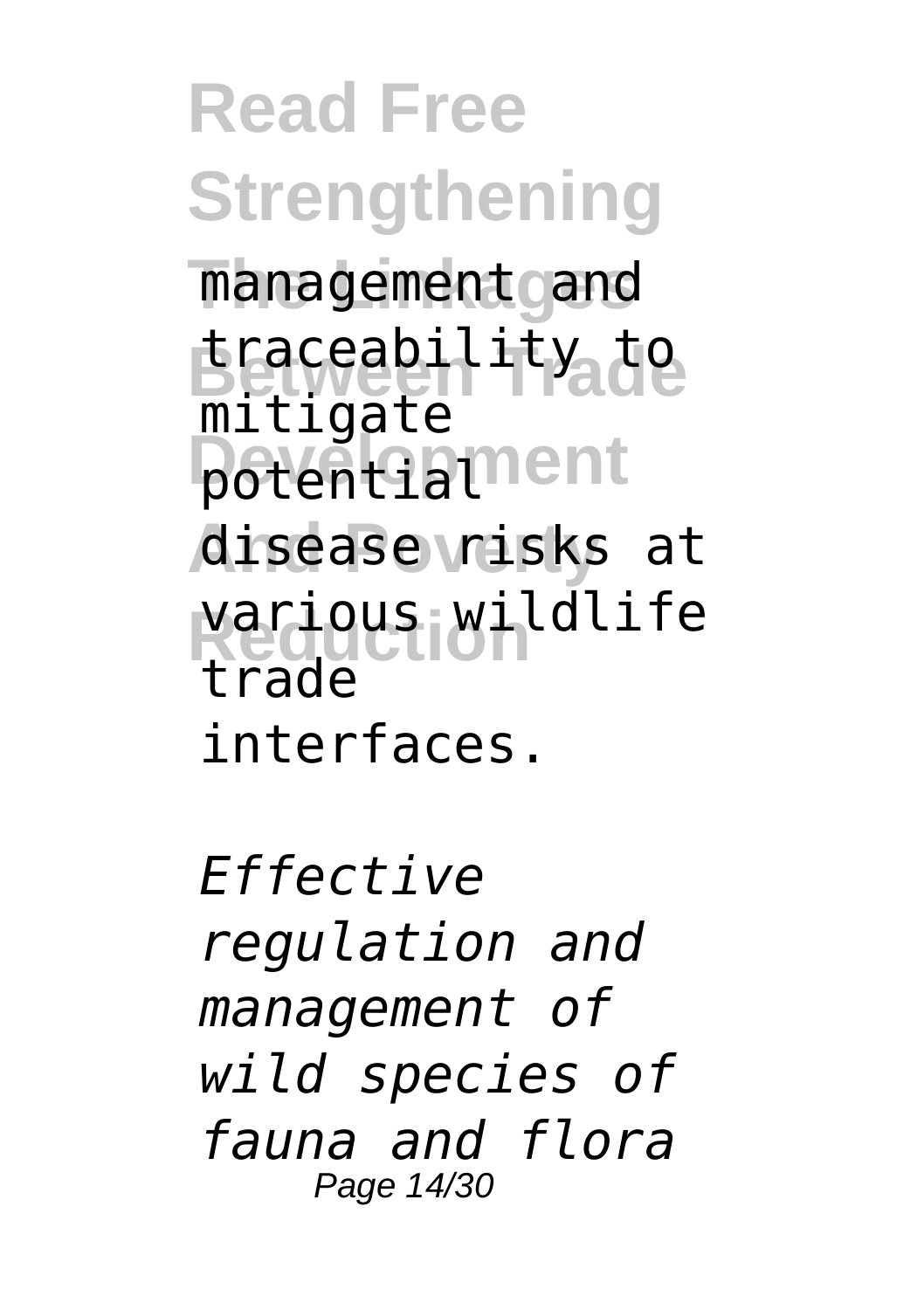**Read Free Strengthening The Linkages** *needed to* strengthen<sub>rade</sub> **Development** *health links* **And Poverty** QR payments linkage *biodiversity and* has been established by Bank Negara Malaysia (BNM) and Bank of Thailand (BoT).

*Cross-Border QR* Page 15/30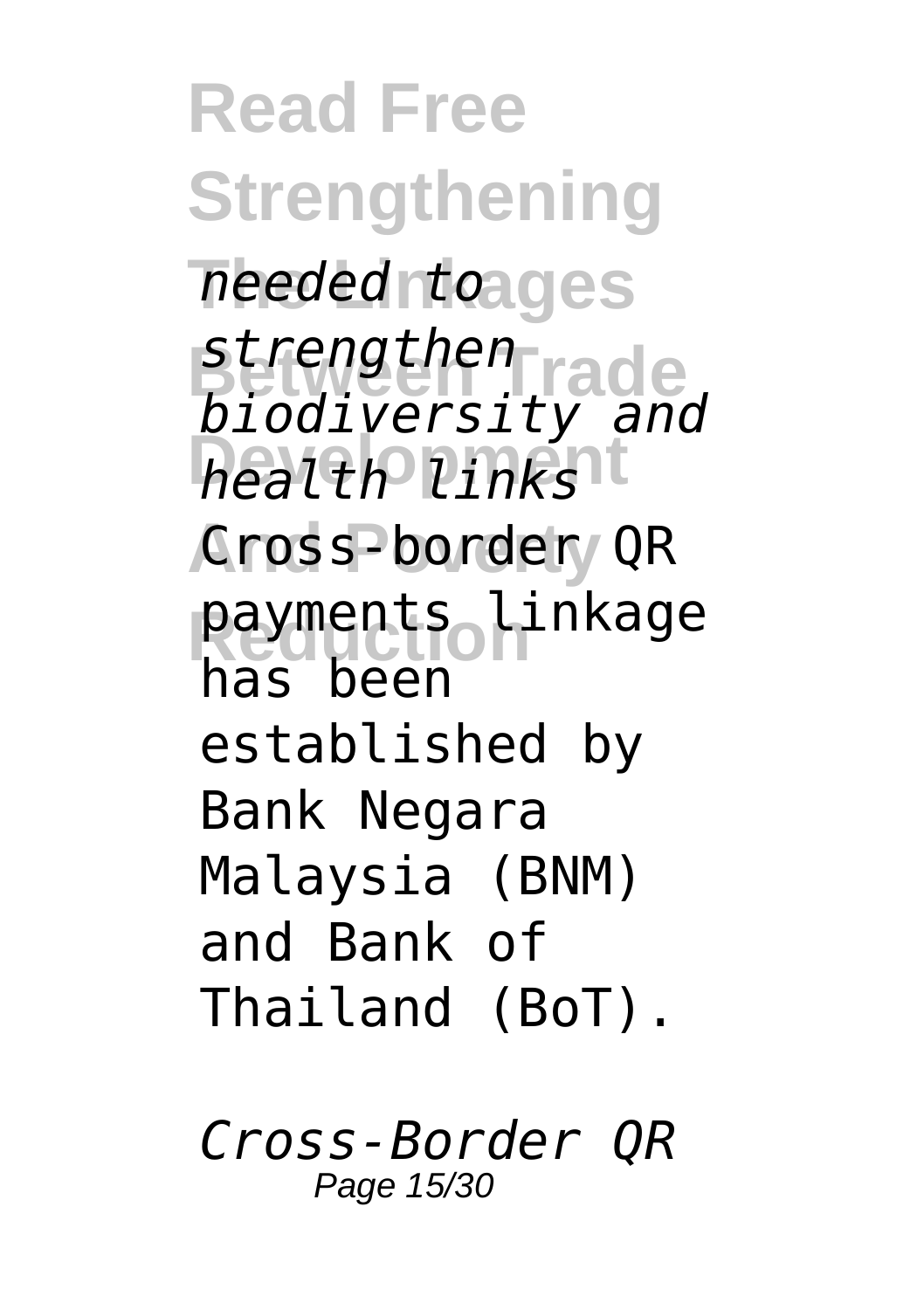**Read Free Strengthening The Linkages** *Payments Linkage* **Between Trade** *Established by* **Development** *Malaysia and* **And Poverty** *Bank of Thailand* **Prime Minister** *Bank Negara* Imran Khan has underlined the need for strengthening trade and economic cooperation of enhancing Page 16/30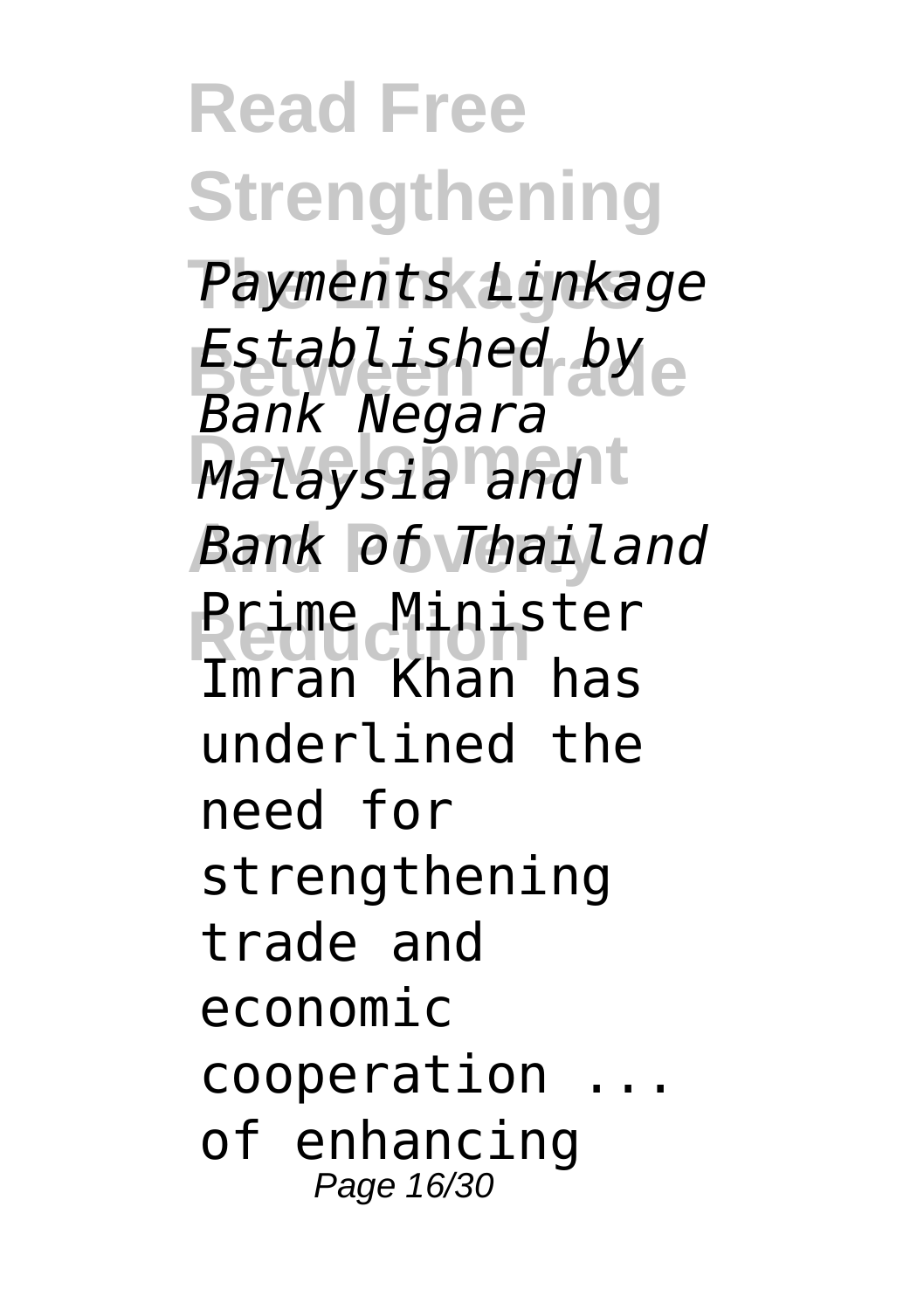**Read Free Strengthening The Linkages** political and diplomatic<sub>rade</sub> **Development** as security and **And Poverty** defense **Reduction** cooperation ... linkages as well

*PM for strengthening cooperation b/w Pakistan, Uzbekistan* Bank Negara Malaysia and the Page 17/30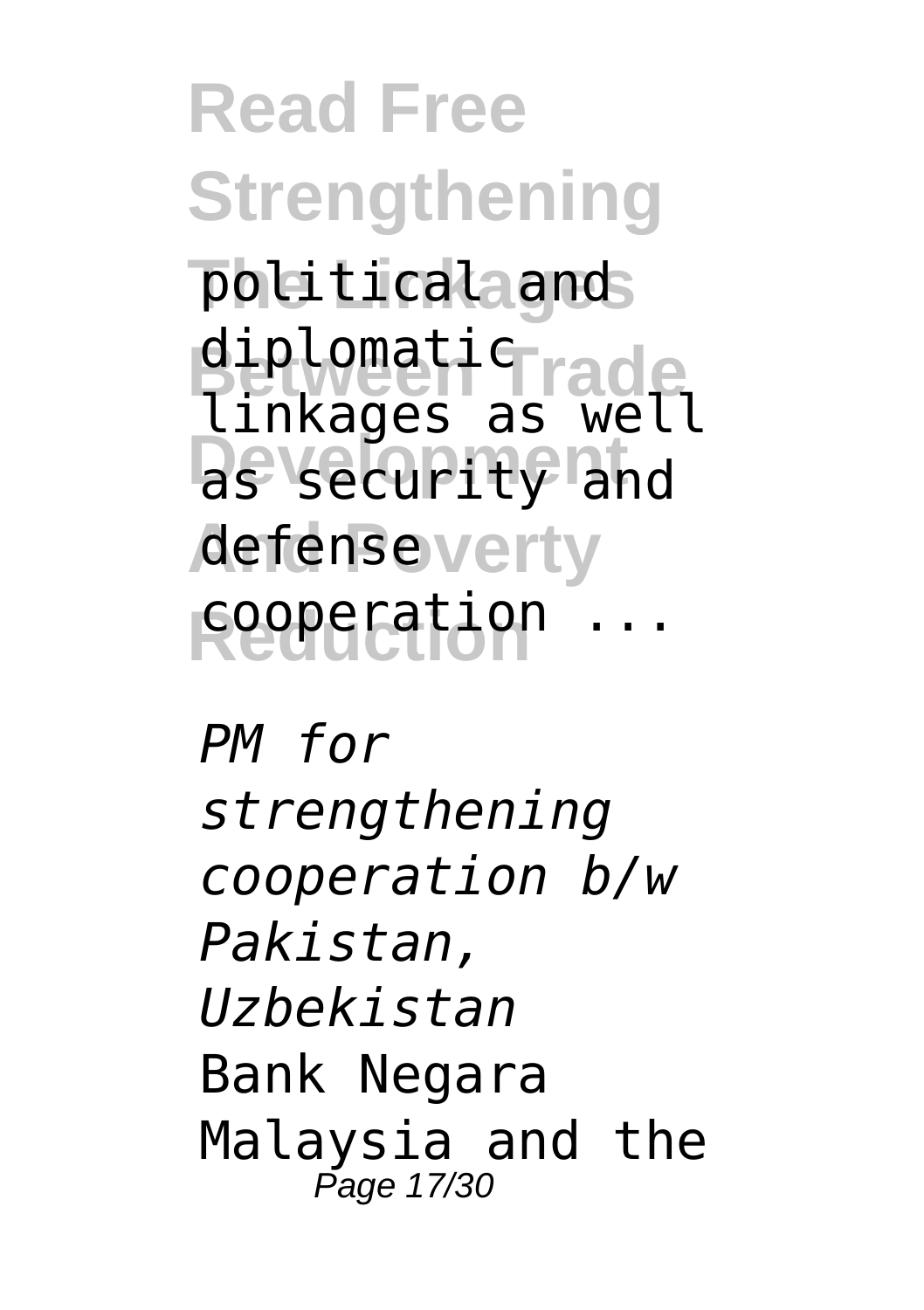**Read Free Strengthening The Linkages** Bank of Thailand **(BOT)** had one **Decross-border** AR paymentrty **Linkage** between Friday launched both countries.

*Bank Negara, Bank of Thailand launch crossborder QR payment linkage* This, she said, Page 18/30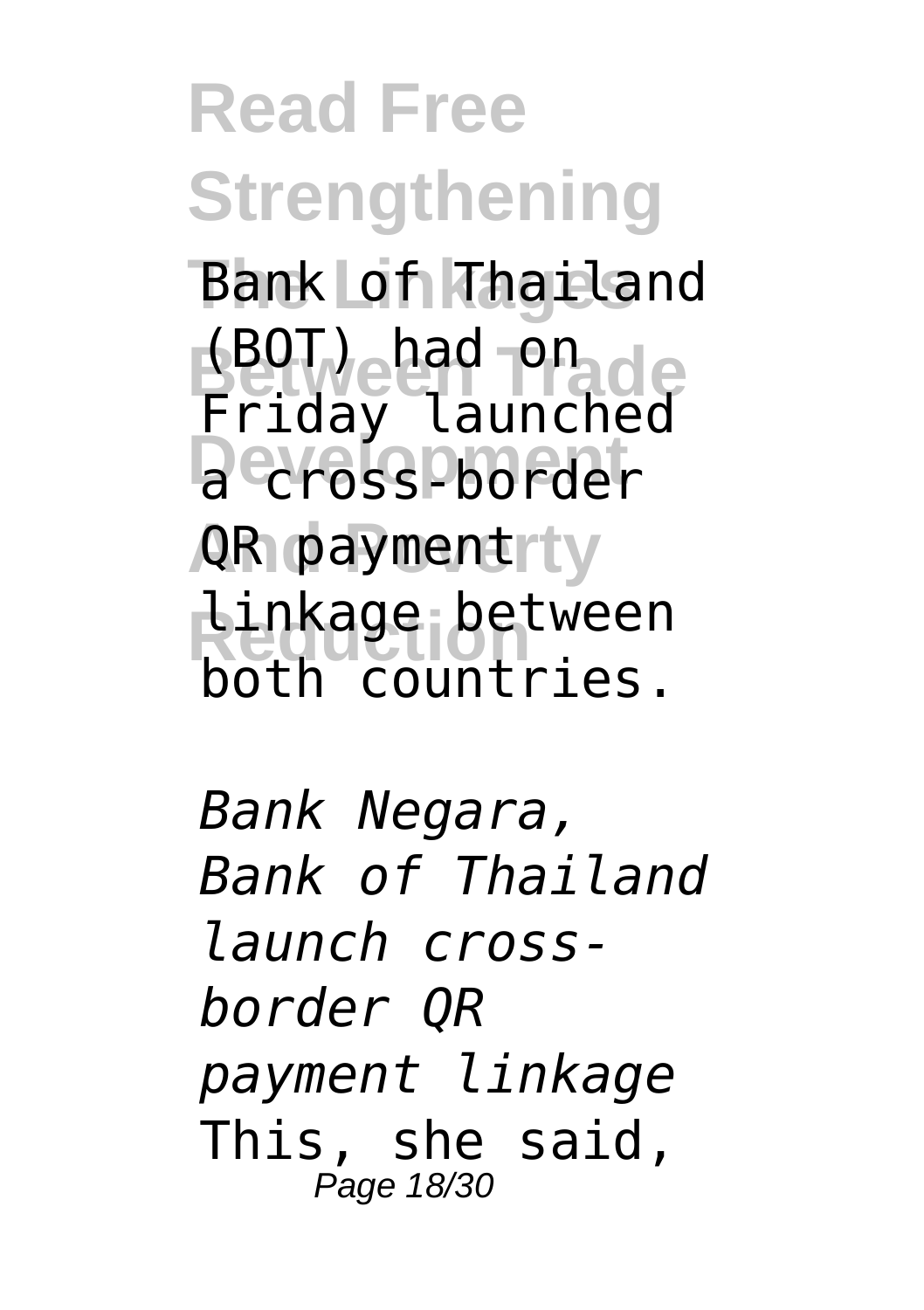**Read Free Strengthening** would helpges **Between the Deveriences** ATt is onipe <sub>y</sub>time to emphasise the competitiveness understanding of linkages between global trade, export competitiveness and sustainable

...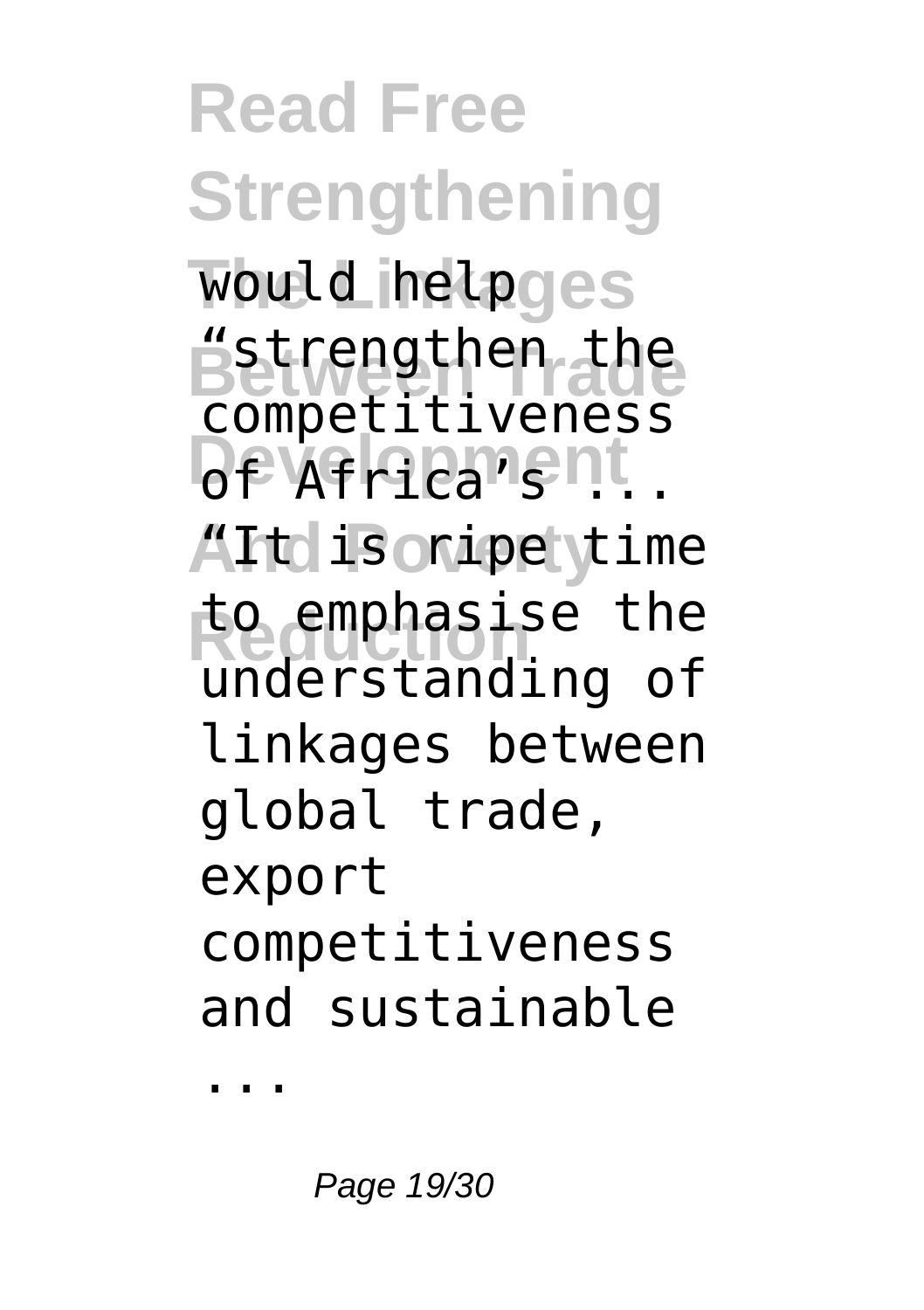**Read Free Strengthening The Linkages** *Intra-Africa* **Between Trade** *trade: Rwandan for standards* **And Poverty** *harmonisation* **Reduction** These activities *minister roots* include deforestation, intensified agricultural operations on cleared land, and the hunting, trade, and Page 20/30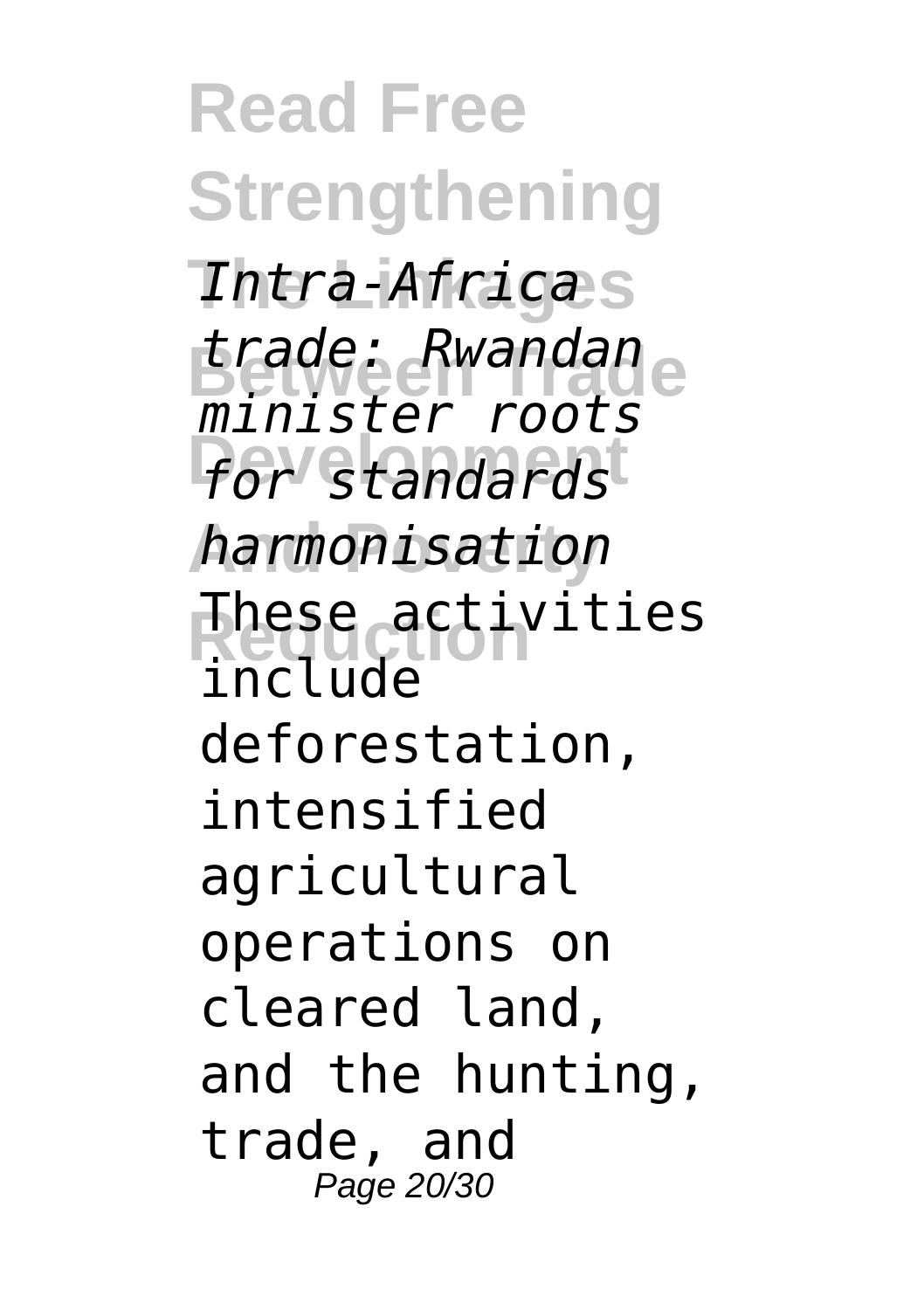**Read Free Strengthening** consumption of wildlife. The de shows thenent **And Poverty** linkages between **Reduction** ... figure below

*Killer Fog, Forests, And Wildlife: How Safeguarding Nature Can Reduce Risk Of Future Pandemics* Page 21/30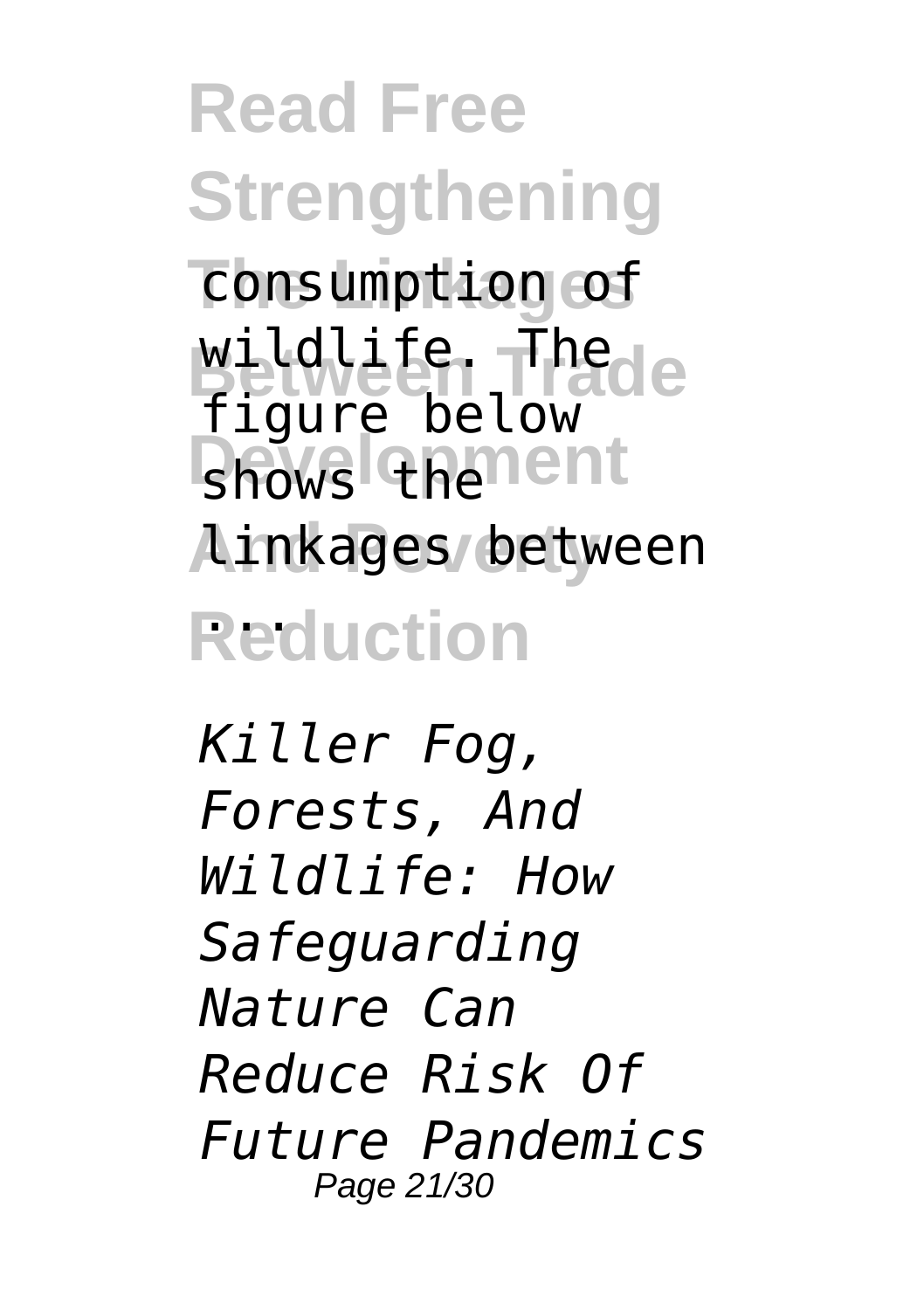**Read Free Strengthening The Linkages** including formal **Linkage between Countries And Poverty** comprising the Central America-USMCA and the Dominican Republic trade agreement (CAFTA-DR). Taking this step would strengthen critical supply chains to ... Page 22/30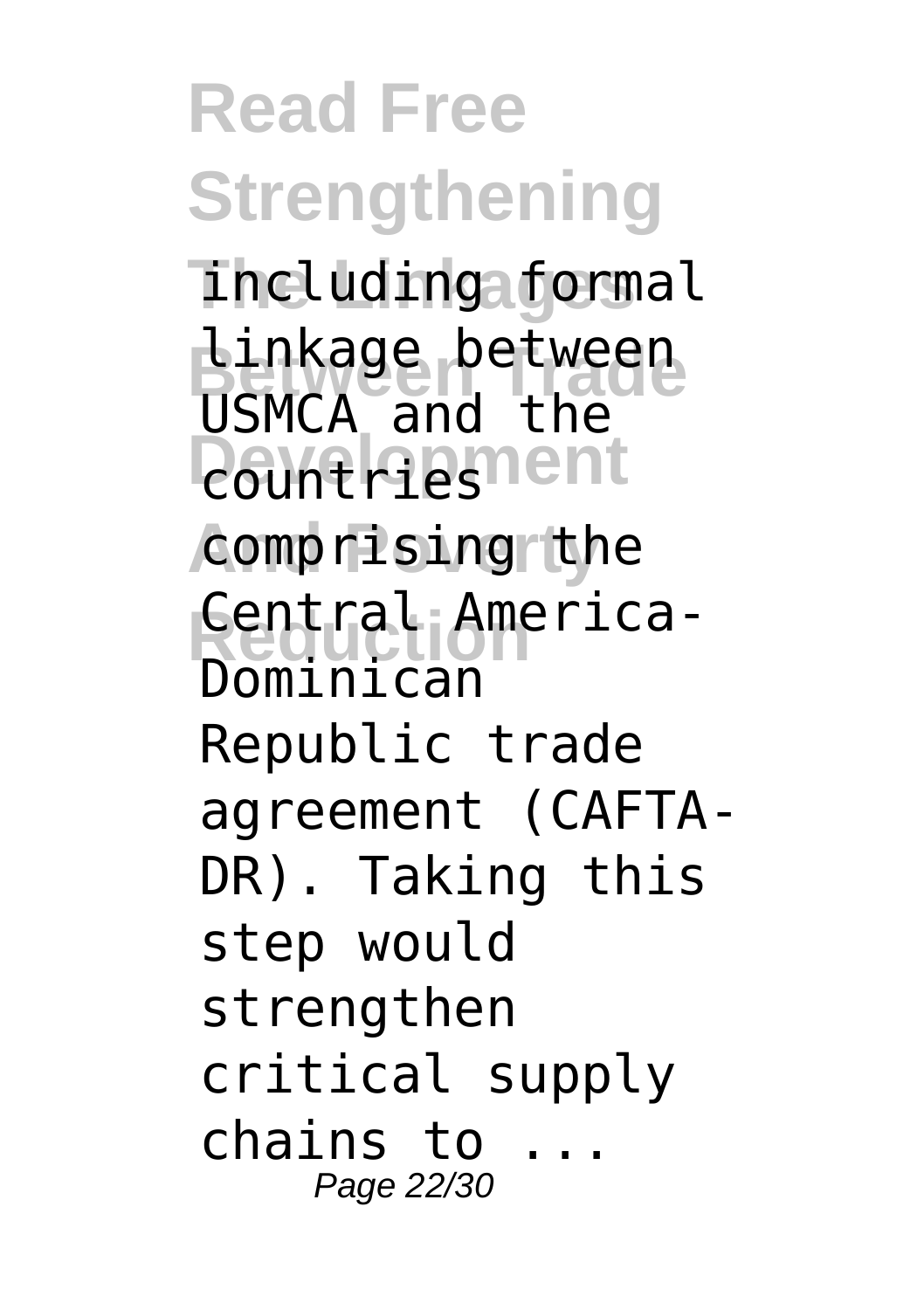**Read Free Strengthening The Linkages Between Trade** *After Harris'* **Development** *trip, US should* **And Poverty** *think bigger and* **Reduction** *bolder to halt Central American migration | Opinion* Clearstream, the post-trading services provider of Deutsche Börse Group, will Page 23/30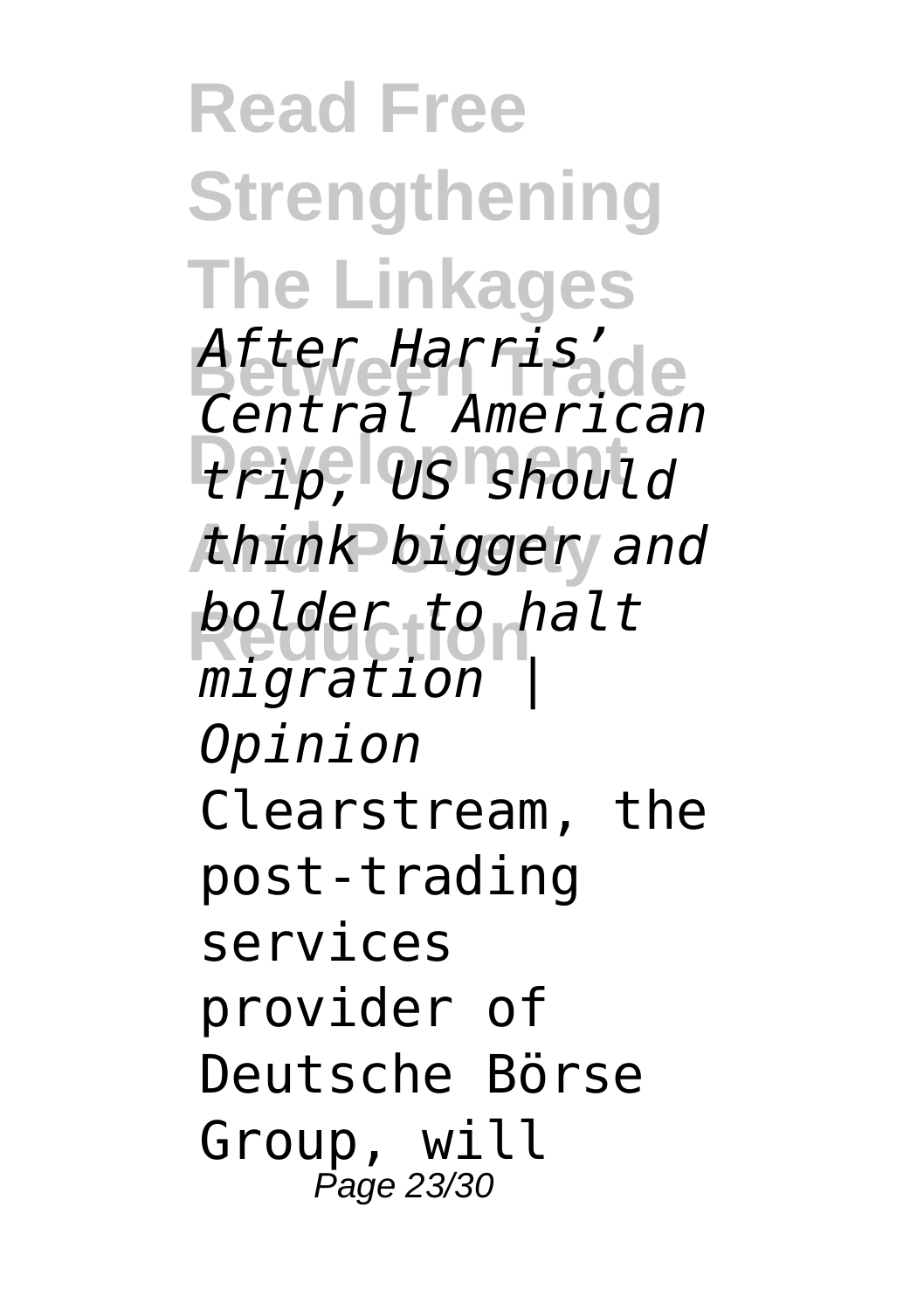**Read Free Strengthening** connect the es **Saudi capital<br>
Saudi capital** network through **And Poverty** a linkage ... **Reduction** while market to its strengthening bridges between local ...

*Clearstream, Edaa to boost access to Saudi capital market* Page 24/30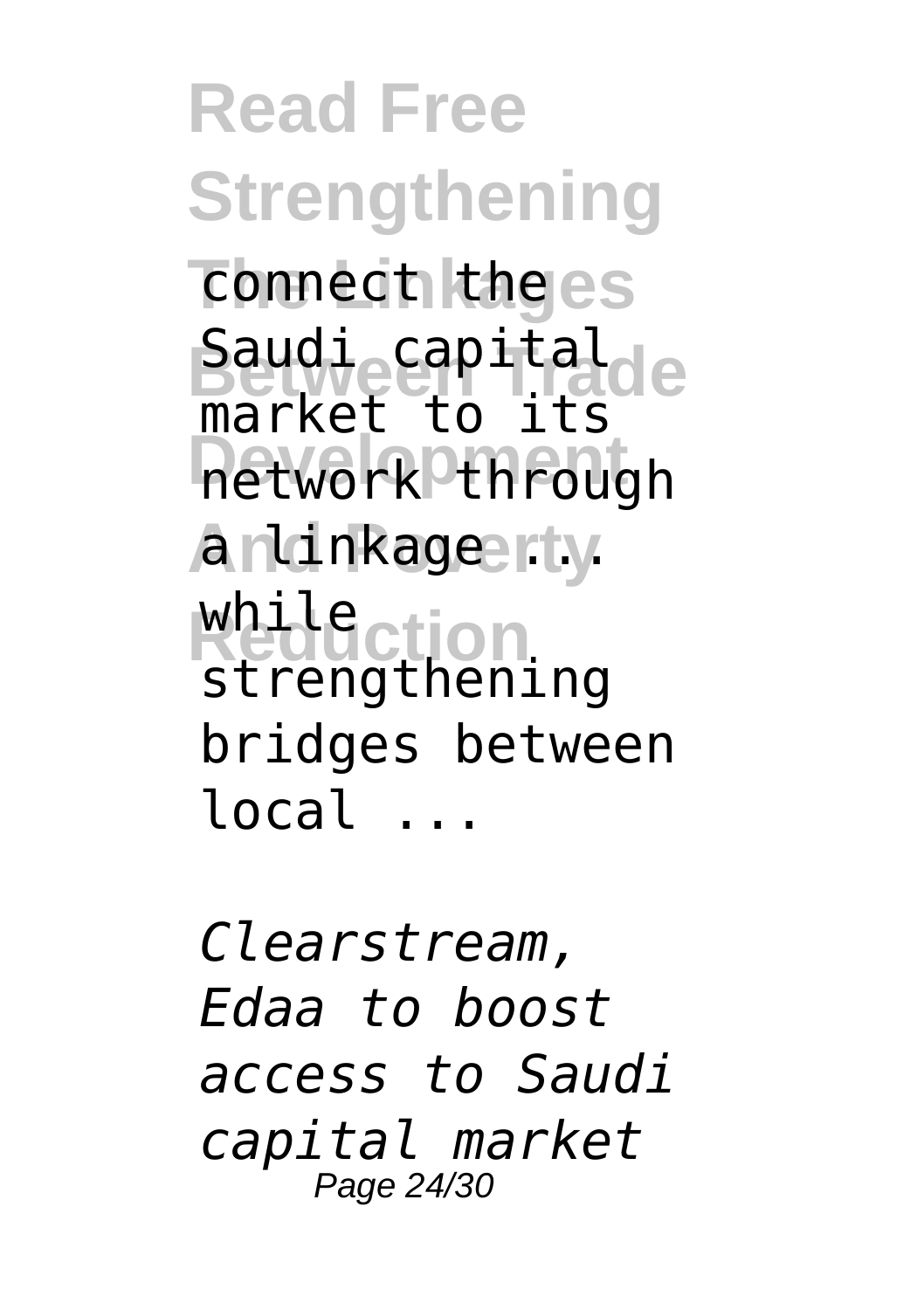**Read Free Strengthening The Linkages** Following the dissolution of<br>The West Indian **Pederation**, at **And Poverty** political union in the region, the West Indian CARIFTA was established to strengthen ... a regional freetrade arena in place between 1965 to 1972.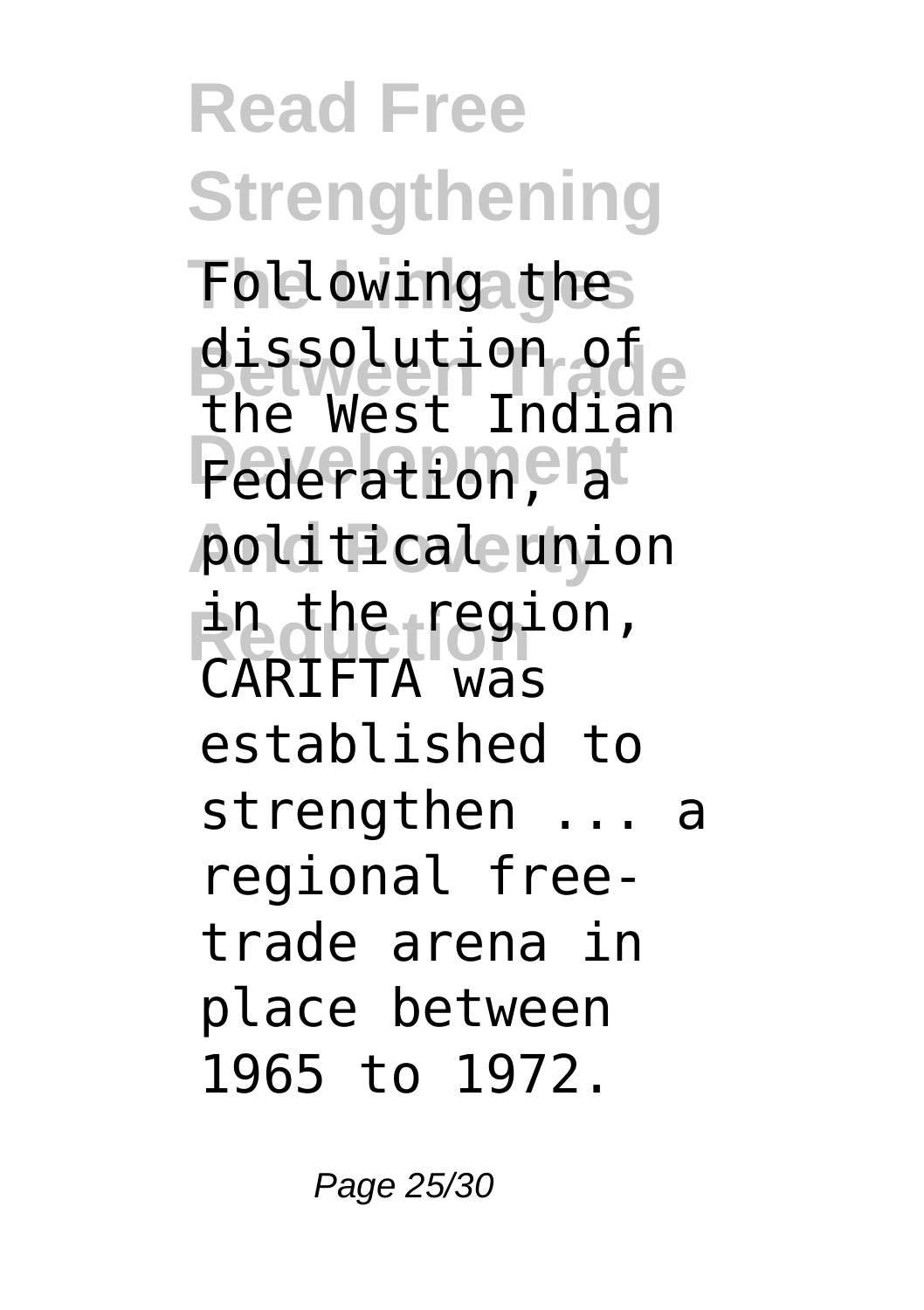**Read Free Strengthening The Linkages** *Caribbean Free* **Between Trade** *Trade CARIFTA)*nent **AOur Poverty Reduction** relationship is *Association* unique and enviable, based on strong historical linkages and "Now we want to further strengthen our Page 26/30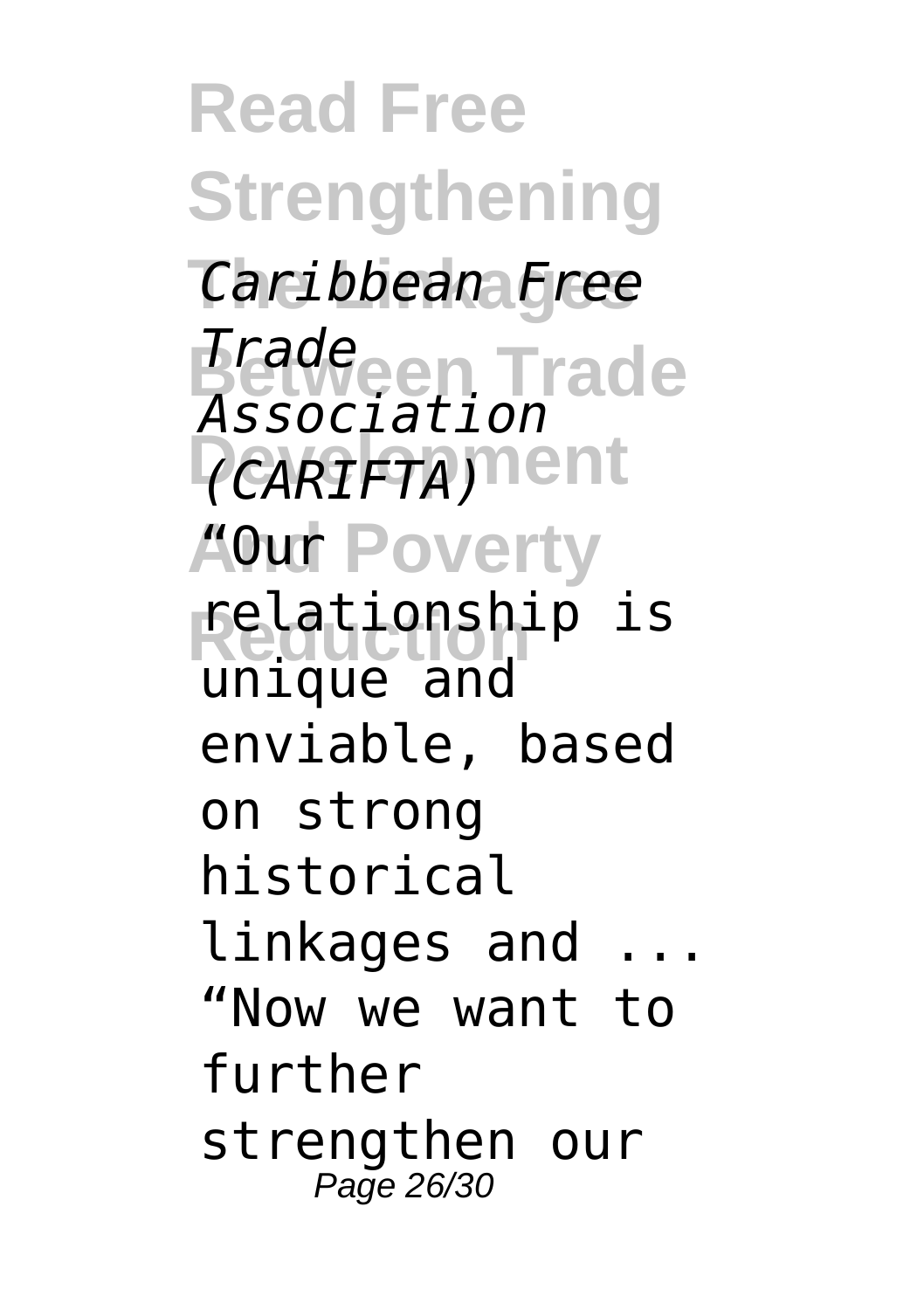**Read Free Strengthening** economickages **Between Trade** relations, **between** ment **And Poverty** Islamabad and **Reduction** Ankara ... bilateral trade

*Pakistan hosts parliament heads of ECO countries* ISLAMABAD: The Trans-Afghan railway line project, agreed Page 27/30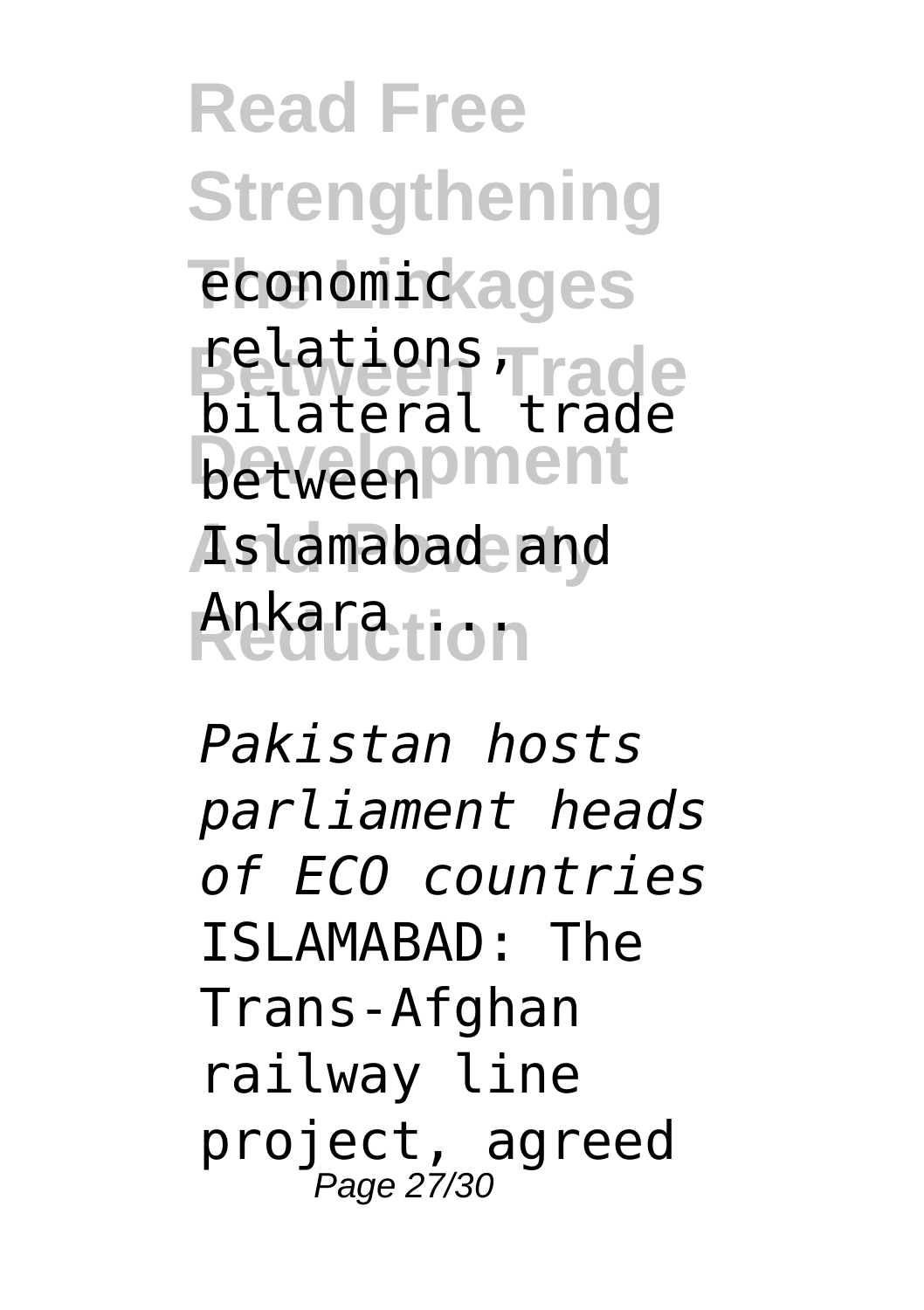**Read Free Strengthening** between kages diplomatic<sub>rade</sub> **Development** taking steps to **And Poverty** deepen mutual collaboration in linkages and the fields of education, culture, trade, economy ...

*Uzbek assembly speaker calls on Senate chairman* Page 28/30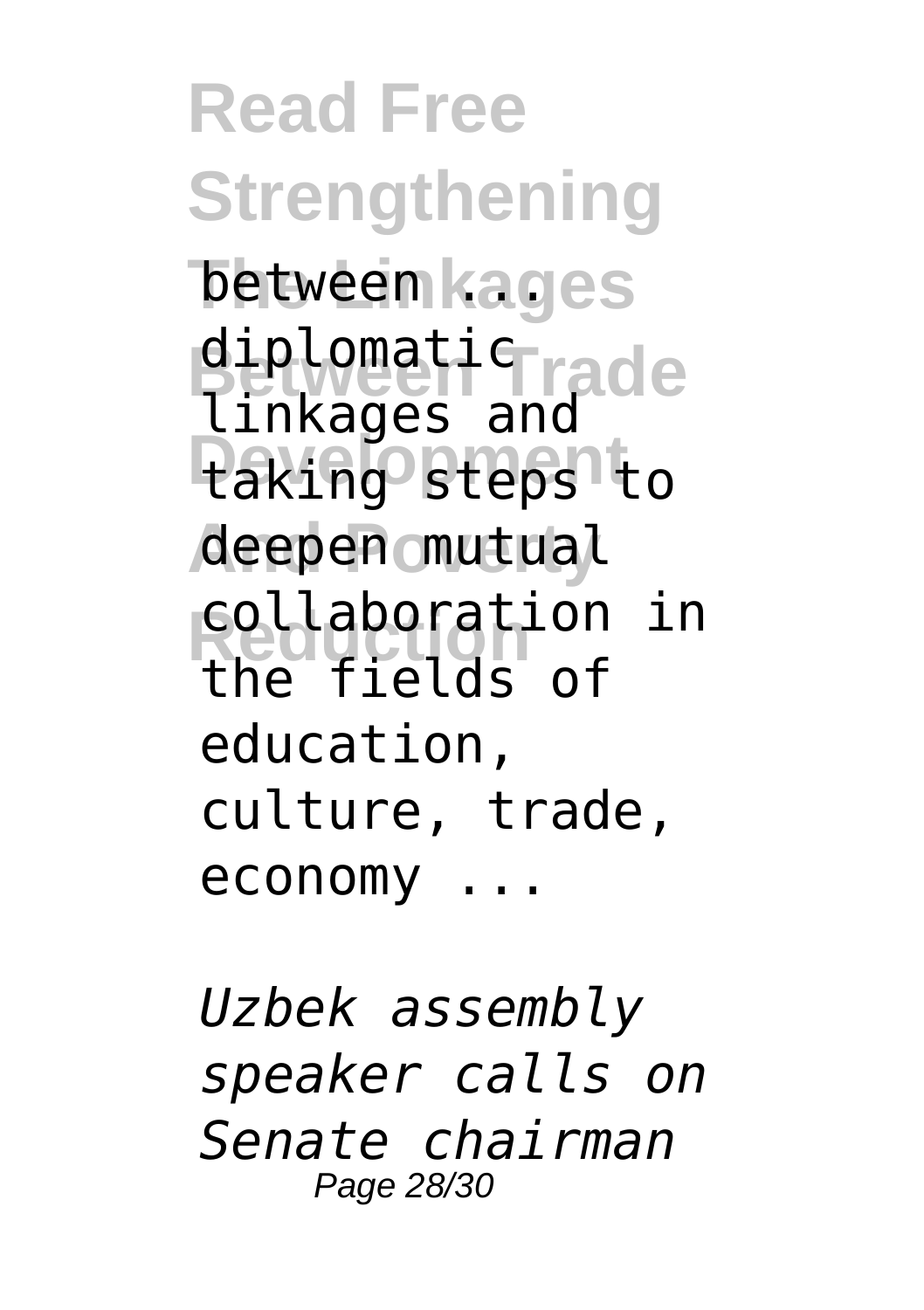**Read Free Strengthening The Linkages** *in Islamabad* **Between Trade** could play a key **B**trengthening **And Poverty** the Russian-**Reduction** African Trade role in Exchange between the African and the European Union; and in the establishment of vocational training and Page 29/30